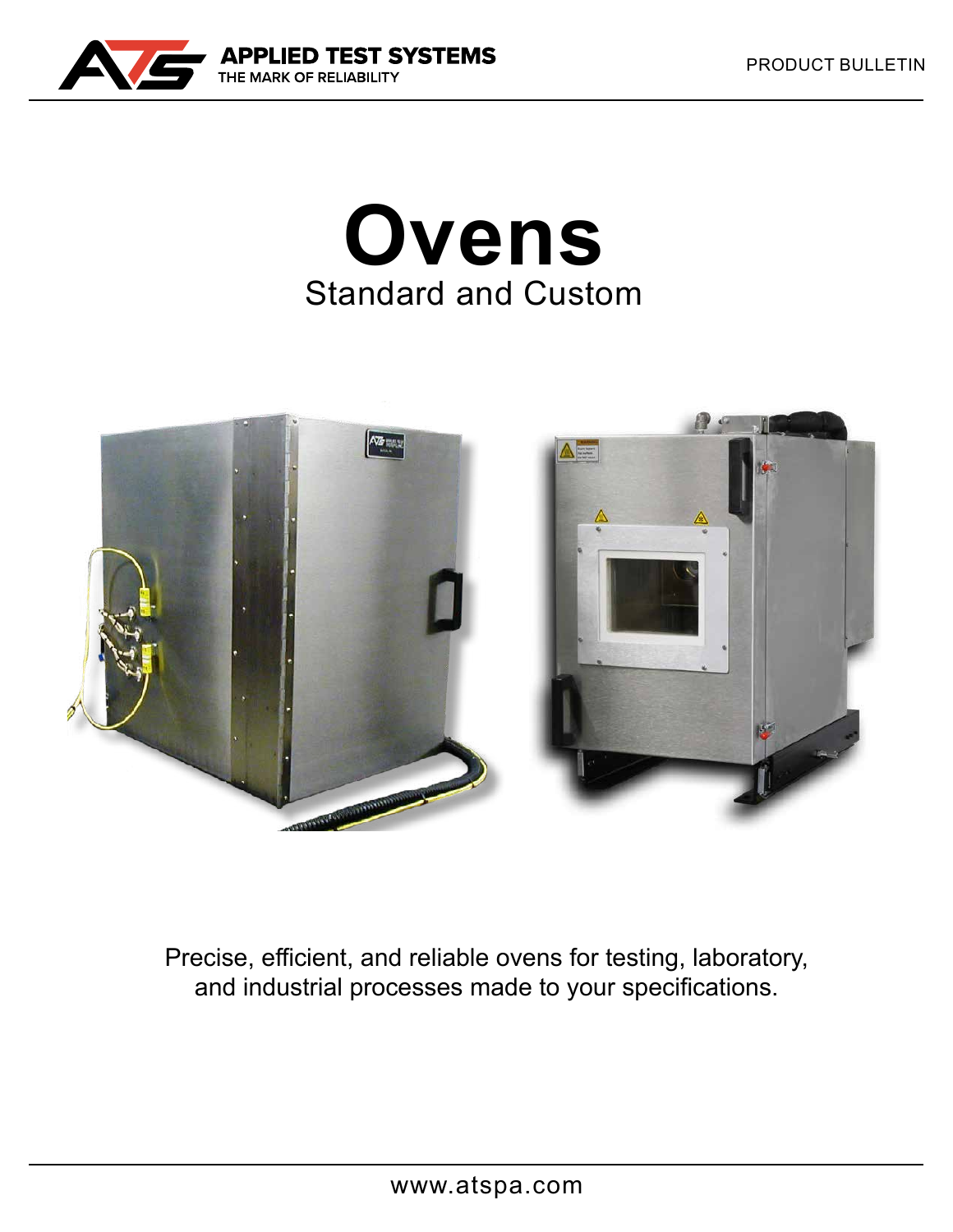

### **Contents**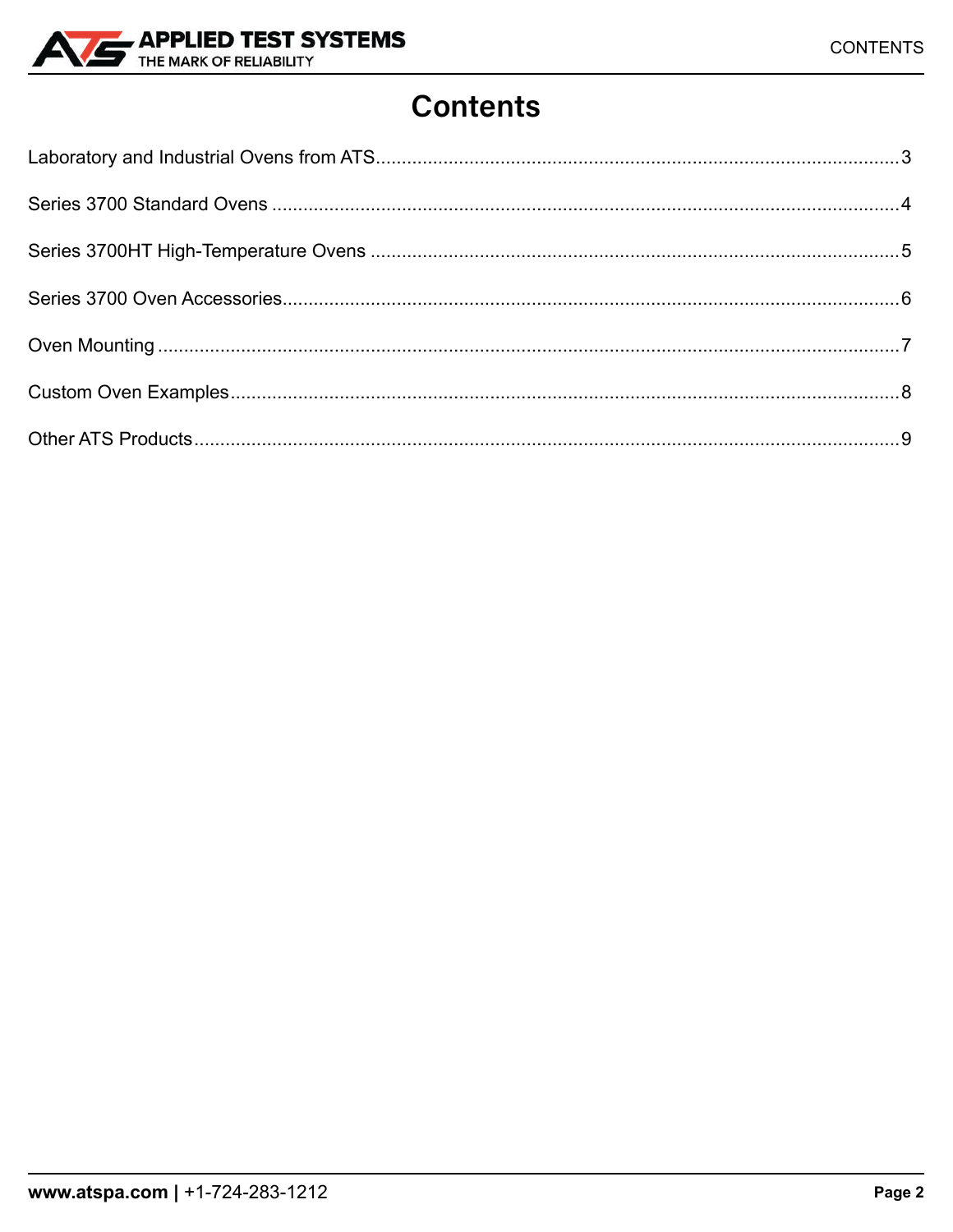<span id="page-2-0"></span>

### **Laboratory and Industrial Ovens from ATS**

Since 1965, Applied Test Systems (ATS) has manufactured standard and custom ovens for a wide range of testing, laboratory, and industrial processes.

Ovens performing materials testing are designed to mount on testing frames manufactured by ATS and other companies. Ovens may be used during any of the following tests: tension, compression, sheer, flexure, creep/stress rupture, stress relaxation, constant stress, and adhesive/sealant testing.

Manufacturing and laboratory process ovens may be used for applications such as annealing, baking, bonding, curing, drying, pre-heating, heat treating, stress relieving, and many other reactions.

ATS offers two standard series of ovens that are available in box and split box construction. All ovens have a stainless steel external shell and are constructed in standard and custom sizes to meet special customer requirements. Custom mounting arrangements can also be designed to meet your testing needs.

Outstanding design features include quality insulation, recirculating air and plenum system, continuous door hinge, resilient seal, quick acting latch closure, and a stainless steel shell.

Oven accessories can be ordered separately or with an oven. Some of these accessories include mounting brackets, cooling apparatus, temperature controllers, retorts, view ports, and portable dollies.

In addition to ovens, ATS manufactures a complete line of laboratory testing machines and accessories, including universal testing machines, creep/stress-rupture test frames, convection ovens/cryogenic cooling chambers, pressure testing systems, asphalt testing equipment, and sealant testers. As well as parts including grips, fixtures, load train components, extensometers, ultrasonic reference standards, and more. Choose ATS for all of your materials testing needs, the equipment delivered to your facility will meet all of your expectations.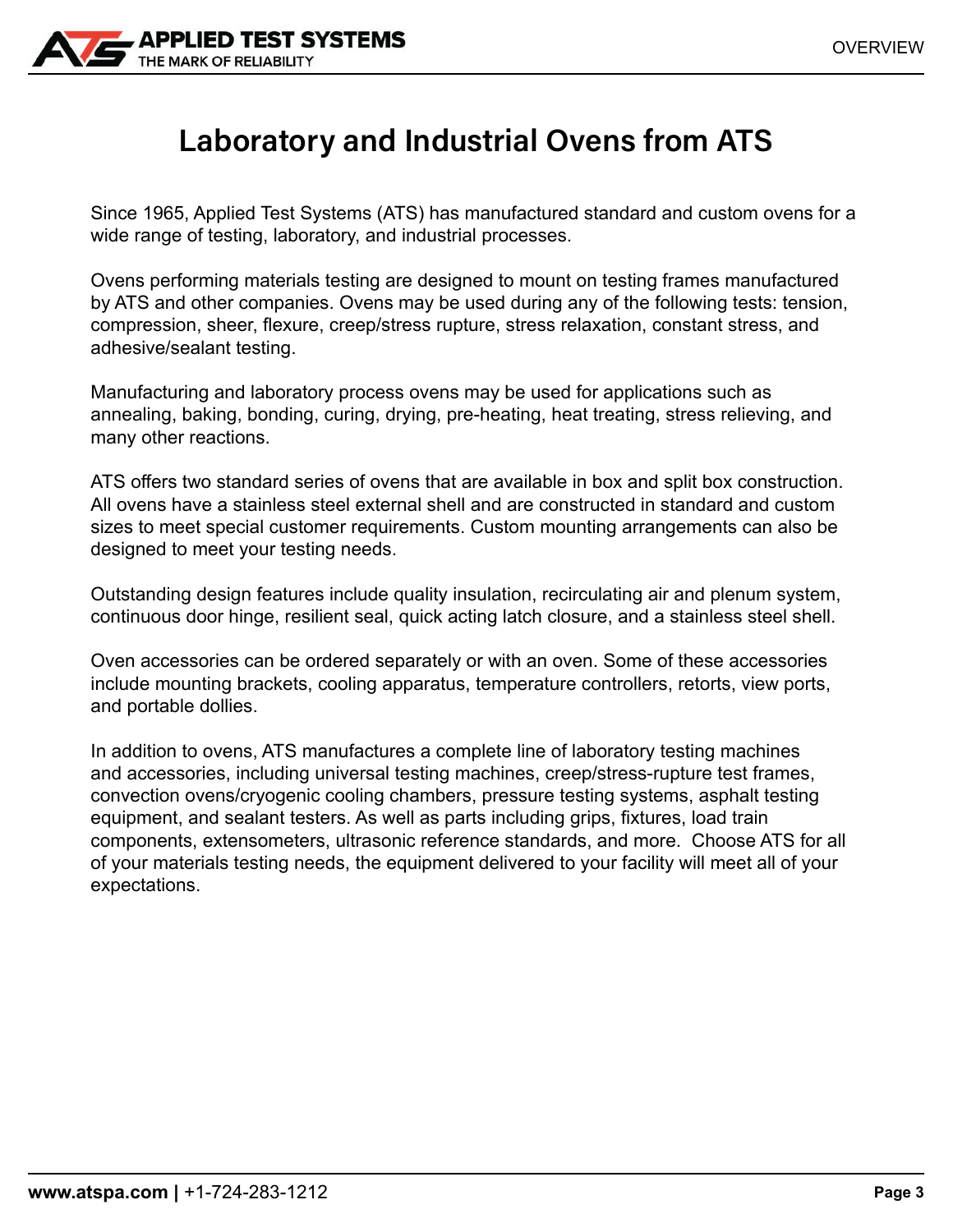<span id="page-3-0"></span>

## **Series 3700 Standard Ovens**

The Series 3710 Box and the Series 3720 Split Box Ovens have a stainless steel internal liner and stainless steel external shell, so the oven is both durrable and easy to clean. The temperature range for this series is from -155°C to 425°C (-250°F to 800°F).

#### **Features:**

- Built-to-order to your specific requirements
- Stainless steel shell and liner
- Replaceable heating elements
- A double plenum feature is added for superior temperature uniformity
- "CE" marked units available
- Available options and accessories include thermocouples, viewports, gas ports, internal light, hand ports, explosion port, mounting, cooling and more (see page 6)

#### **Product Specifications:**

Optional Powers available: 115 VAC, 1 ph, 50/60 Hz and 230 VAC, 1ph, 50/60 Hz \*Only available in 230 VAC, 1 ph., 50/60 Hz power

| <b>Standard View Port</b><br>Dimensions (in)  | <b>Standard Load</b><br><b>Train Port Sizes</b><br>(in) |                 |                 |    |                 |    |        |              |
|-----------------------------------------------|---------------------------------------------------------|-----------------|-----------------|----|-----------------|----|--------|--------------|
|                                               |                                                         | <b>Internal</b> |                 |    | <b>External</b> |    |        | <b>Watts</b> |
|                                               |                                                         | W               | D               | H  | W               | D  | Н      |              |
| 2 Wx6H                                        | $1/2$ in $*$                                            | 6               | 6               | 15 | 111/2           | 23 | 201/2  | 760          |
| 3 Wx6H                                        | 15/16 in *                                              | 8               | 8               | 15 | 13 1/2          | 25 | 20 1/2 | 900          |
| 4 W x 6 H                                     | 1 7/8 in *                                              | 8               | 8               | 21 | 13 1/2          | 25 | 26 1/2 | 1350         |
| <b>Other sizes</b><br>available on<br>request | 3 1/8 in *                                              | 10 <sup>1</sup> | 10 <sup>°</sup> | 18 | 15 1/2          | 30 | 23 1/2 | 2200         |
|                                               | 4 1/8 in *                                              | 10 <sup>1</sup> | 10 <sup>°</sup> | 21 | 15 1/2          | 30 | 26 1/2 | 2200         |
|                                               | 4 7/8 $*$                                               | 10 <sup>1</sup> | 10 <sup>°</sup> | 24 | 15 1/2          | 30 | 29 1/2 | 2200         |
|                                               | <b>Other sizes</b><br>available on<br>request           | 10 <sup>°</sup> | 10 <sup>°</sup> | 26 | 15 1/2          | 30 | 31 1/2 | 2200         |
|                                               |                                                         | 12              | 12              | 20 | 171/2           | 32 | 25 1/2 | 2200         |
|                                               |                                                         | 14              | 14              | 22 | 19 1/2          | 34 | 271/2  | 3400*        |
|                                               |                                                         | 14              | 14              | 24 | 19 1/2          | 34 | 29 1/2 | 3400*        |
|                                               |                                                         | 14              | 14              | 26 | 19 1/2          | 34 | 311/2  | 4400*        |
|                                               |                                                         | 16              | 16              | 24 | 211/2           | 36 | 29 1/2 | 4400*        |
|                                               |                                                         | 18              | 18              | 26 | 23 1/2          | 38 | 31 1/2 | 5600*        |
|                                               |                                                         | 20              | 20              | 28 | 25 1/2          | 40 | 33 1/2 | 6600*        |

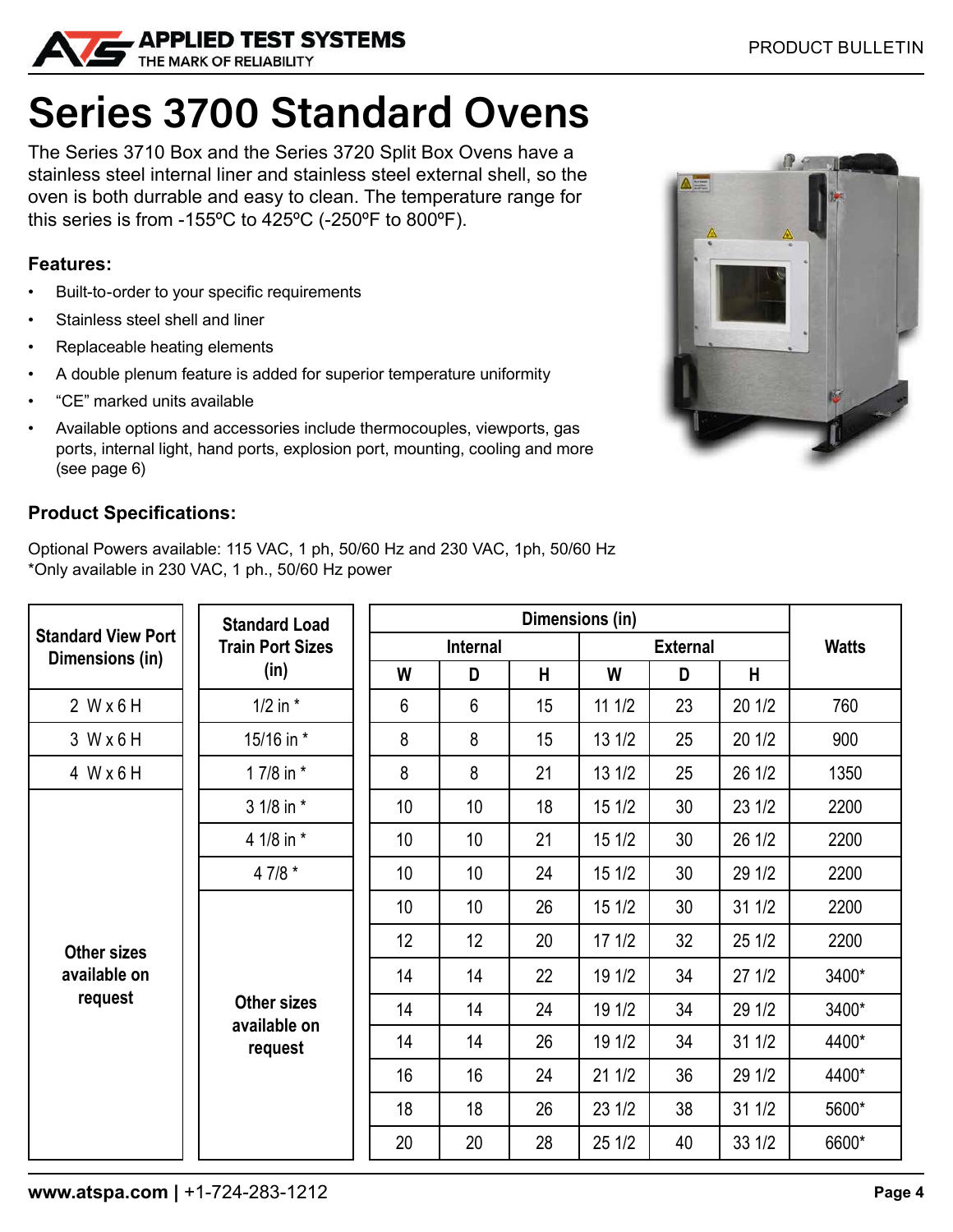<span id="page-4-0"></span>

# **Series 3700HT High-Temperature Ovens**

The Series 3710 High-Temperature (HT) Box and 3720 High Temperature Split Box Ovens have have a stainless steel internal liner and stainless steel external shell. They also feature twice the insulation for the higher temperature range of -185ºC to 620ºC (-300ºF to 1150ºF).

#### **Features:**

- Built-to-order to your specific requirements
- Stainless steel shell and liner
- Twice the insulation as the Standard 3700 Ovens
- Higher power requirements than the Standard 3700 Series
- Replaceable heating elements
- A double plenum feature is added for superior temperature uniformity
- "CE" marked units available
- Available options and accessories include thermocouples, viewports,
- gas ports, internal light, hand ports, explosion port, mounting, cooling and more (see page 6)

#### **Product Specifications:**

Optional Powers available: 115 VAC, 1 ph, 50/60 Hz and 230 VAC, 1ph, 50/60 Hz \*Only available in 230 VAC, 1 ph., 50/60 Hz power

| <b>Standard View Port</b><br>Dimensions (in) | <b>Standard Load Train</b><br>Port Sizes (in) |          |                 |    |                 |        |    |              |
|----------------------------------------------|-----------------------------------------------|----------|-----------------|----|-----------------|--------|----|--------------|
|                                              |                                               | Internal |                 |    | <b>External</b> |        |    | <b>Watts</b> |
|                                              |                                               | W        | D               | H  | W               | D      | H  |              |
| 2 Wx6H                                       | $1/2$ in $*$                                  | 6        | 6               | 15 | 14              | 271/2  | 23 | 1200         |
| 3 Wx6H                                       | 15/16 in *                                    | 8        | 8               | 15 | 16              | 30     | 23 | 1200         |
| 4 Wx6H                                       | 1 7/8 in *                                    | 8        | 8               | 22 | 16              | 30     | 30 | 2200         |
| Other sizes<br>available on<br>request       | 3 1/8 in *                                    | 10       | 10              | 18 | 18              | 32 1/2 | 26 | 2200         |
|                                              | 4 1/8 in *                                    | 10       | 10              | 21 | 18              | 32 1/2 | 29 | 3400         |
|                                              | $47/8*$                                       | 10       | 10 <sup>1</sup> | 26 | 18              | 32 1/2 | 34 | 3400         |
|                                              | <b>Other sizes</b><br>available on<br>request | 12       | 12              | 20 | 20              | 351/2  | 38 | 3400         |
|                                              |                                               | 14       | 14              | 22 | 22              | 371/2  | 30 | 4400*        |
|                                              |                                               | 16       | 16              | 24 | 24              | 39     | 32 | 5600*        |
|                                              |                                               | 18       | 18              | 26 | 26              | 42 1/2 | 34 | 6600*        |
|                                              |                                               | 20       | 20              | 28 | 28              | 44 1/2 | 36 | 7800*        |

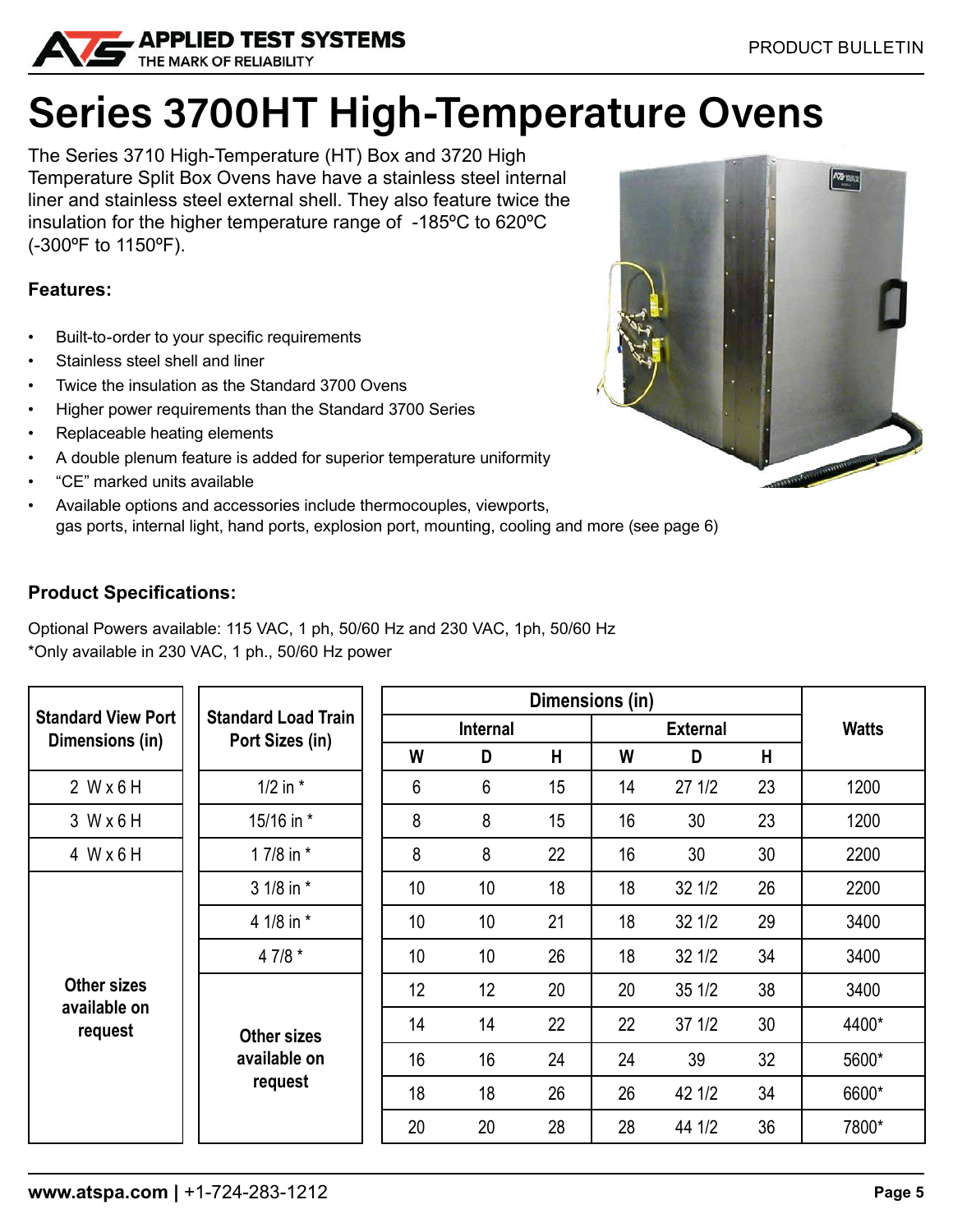<span id="page-5-0"></span>

### **Series 3700 Oven Accessories**

#### **• Thermocouple Assemblies**

- **• Ports**
	- View ports
	- Load train ports
	- Gas ports
	- Explosion ports
	- Hand access ports
- **• Inserts**
	- Load train port inserts
	- Removable plugs
- **• Rear Protection Cover** Comes standard with all ovens.

#### **• Special Door Hinges**

- Removable
- Offset

#### **• Door Switch**

Cuts off power to the elements, solenoid, and blower motor when door is opened.

- **• Cooling Accessories**
	- Liquid Nitrogen (N2) assembly with service to -155°C (-250°F)
	- Liquid Carbon Dioxide (CO2) assembly with service to -57°C (-70°F)
	- Solenoid valve, Cryogenic service
	- Explosion Proof Motor
- **• Internal Light Assembly**
- **• Various Mounting Arragements (see page 7)**
- **• Temperature Controllers**



**Thermocouple Assembly 6.1 Handle and Latches** 





**Solenoid Valve, Cyrogenic service**





**Load Train Port Insert Load Train Port Internal Light**

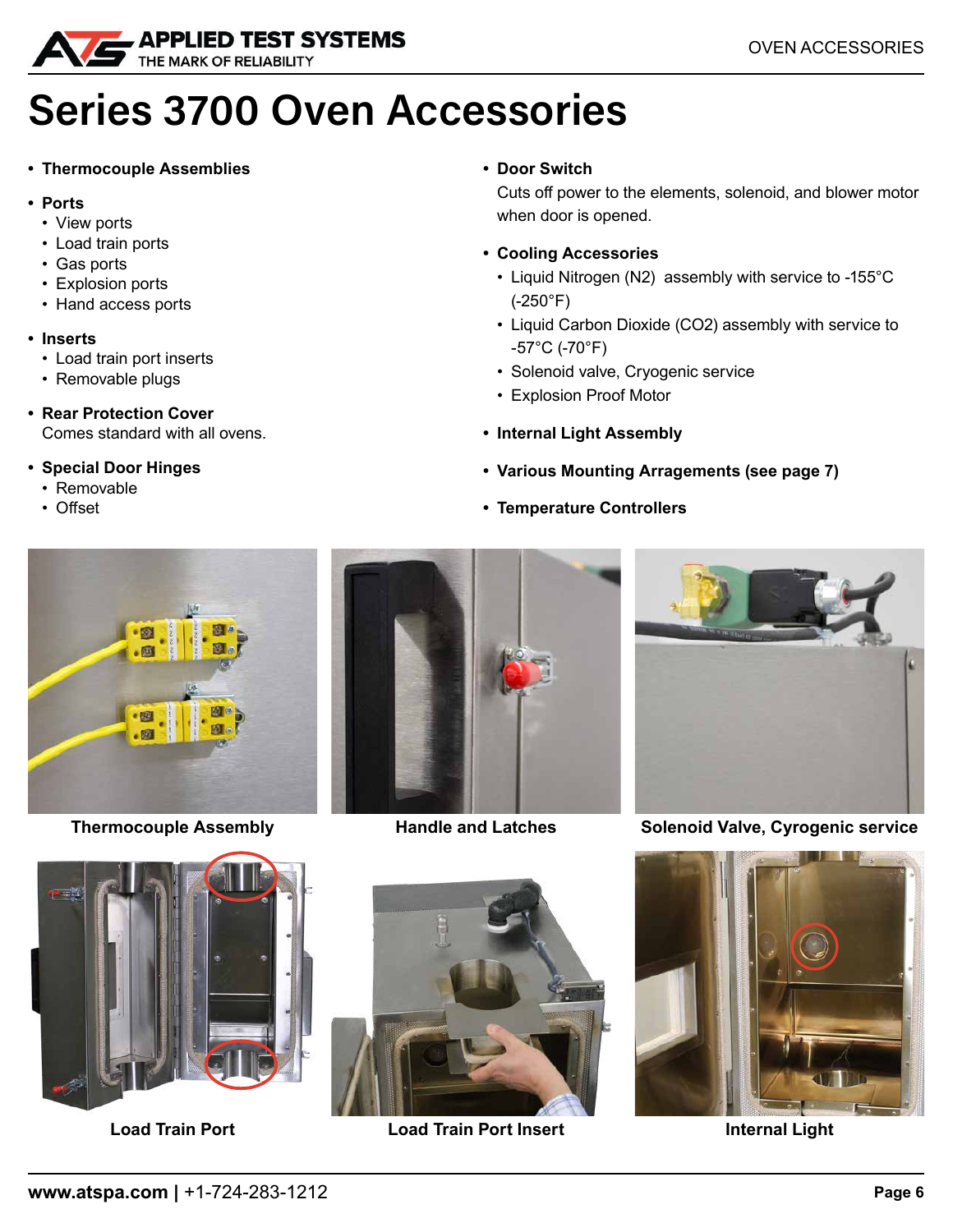<span id="page-6-0"></span>

## **Oven Mounting**

ATS ovens may be used in a laboratory or mounted onto a materials testing machine for various testing applications. We offer a variety of mounting options to meet your laboratory needs.



**Stationary Column Mount** Mounting brackets attach the oven to the columns of a test machine.



**Stationary Base Mount** This arrangement uses mounting brackets to attach the oven onto the base of a test machine.



**Column or Base Mount Slide Assembly** Mounting brackets attach the oven to the columns or base of a test machine. The slide assembly allows the oven to slide out of position when necessary.



**Portable Dolly** Ovens can be mounted to the lift of an ATS portable dolly. Manual and hydraulic lifts are available for vertical adjustment.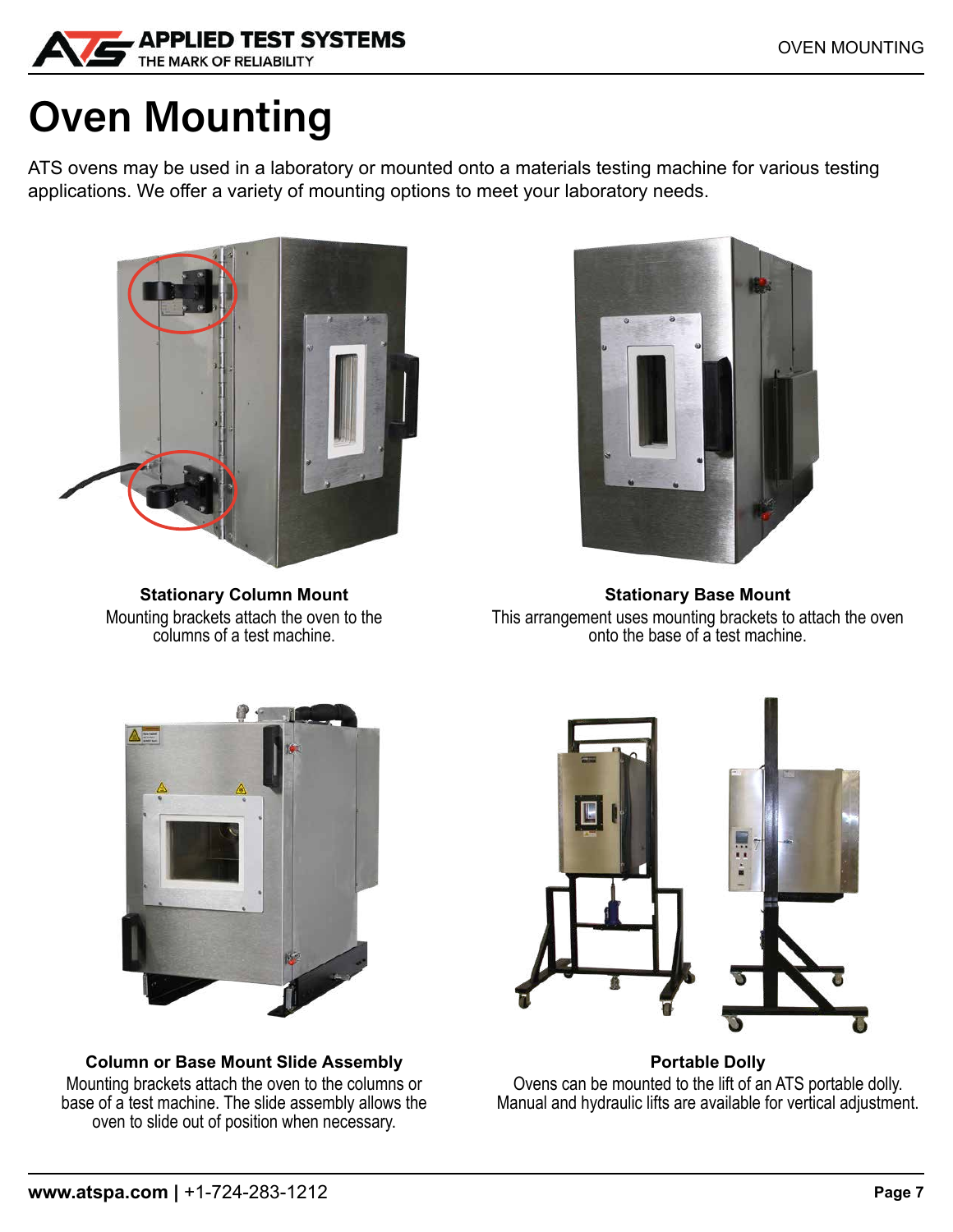<span id="page-7-0"></span>

## **Custom Oven Examples**